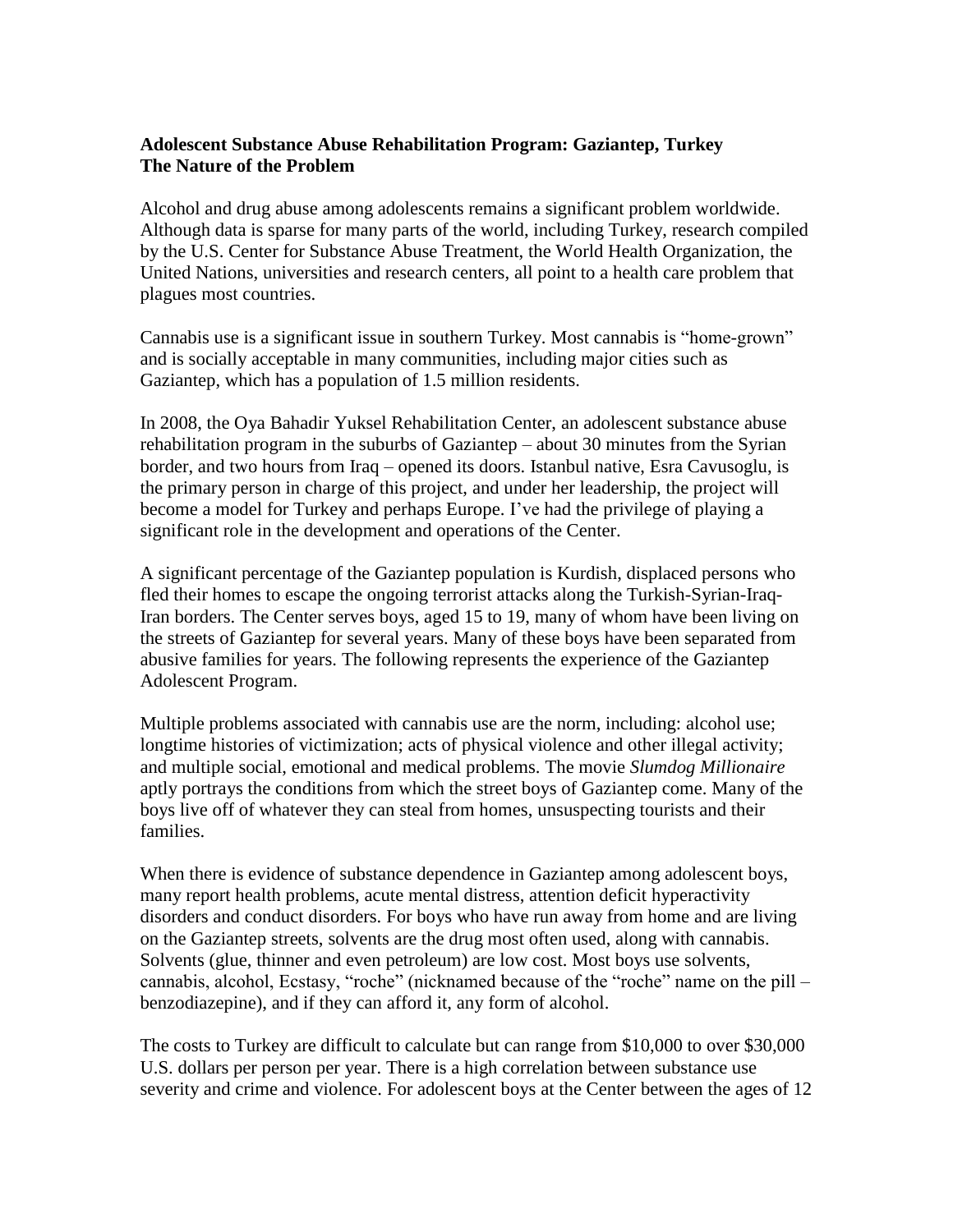and 17, half have had serious fights in school, most have sold drugs, and about a third have attacked another with the intent to harm. The vast majority have had a violent or illegal activity in the past year and committed acts of physical violence to another or property crimes and have had lifetime juvenile justice involvement. Many of the boys we treat at the Gaziantep Center have legal charges pending. If they were adults, many would be facing lengthy jail sentences for their crimes.

Substance use careers appear to be longer the younger the age of first drug use; and conversely, substance use careers are shorter the sooner boys receive treatment. The research data is clear: There are real and often lasting consequences of adolescent substance use on brain functioning and brain development, particularly with the use of solvents. Further, earlier intervention during adolescence and young adulthood can reduce the duration of an addiction career.

There are unique aspects about the population treated at the Gaziantep Center in Turkey: many of the boys are either illiterate or dropped out of primary school at an early age; and many have been living on the streets for years, with a primal instinct for survival. Despite coming from broken and violent homes, most of the boys still wish to return to their families. Their parents are living under very poor conditions. The world economic crisis has hit southern Turkey hard, where unemployment and under-employment is seriously felt. Finally, incest is common in many of the families. Fortunately, due to a low incidence of IV-drug use among the boys treated, HIV/AIDS has not become a significant issue for the Center, as yet.

### **Treatment works**

Substance abuse treatment can result in risk reduction, enhanced community safety, and crime reduction (Hiller, Knight, Simpson, 1999). Reintegration back into the community can occur. To maximize effectiveness, the Gaziantep Center has sought to provide a structured environment, including: intense monitoring of the boys' behavior; strict boundaries and rules; and clearly stated and applied consequences for violations. Since programs that focus on privileges and consequences seem to have the highest rates of success, the Turkey program has developed a series of incentives for positive behavior. The boys treated are very accustomed to the punishments of living on the streets and being in and out of the juvenile justice system. Instead, the Center has focused on incentives for positive behavior.

Data clearly shows that the longer the length of stay/involvement in treatment, the better the outcome. Further, the pattern of substance abuse outcomes is directly related to the pattern of co-occurring psychiatric morbidity (Shane et al, 2003). Family involvement increases outcome rates, especially when there are sessions for adolescents and parents together, to enhance communication skills. When the Turkey program began, it was assumed that there would be little interest or involvement of the families with the boys who had run away from their homes years ago. Much to our surprise, almost all of the boys, after a one- to two-month period of rehabilitation, were interested in reconnecting with their families. The family unit is a critical factor in Middle Eastern culture. An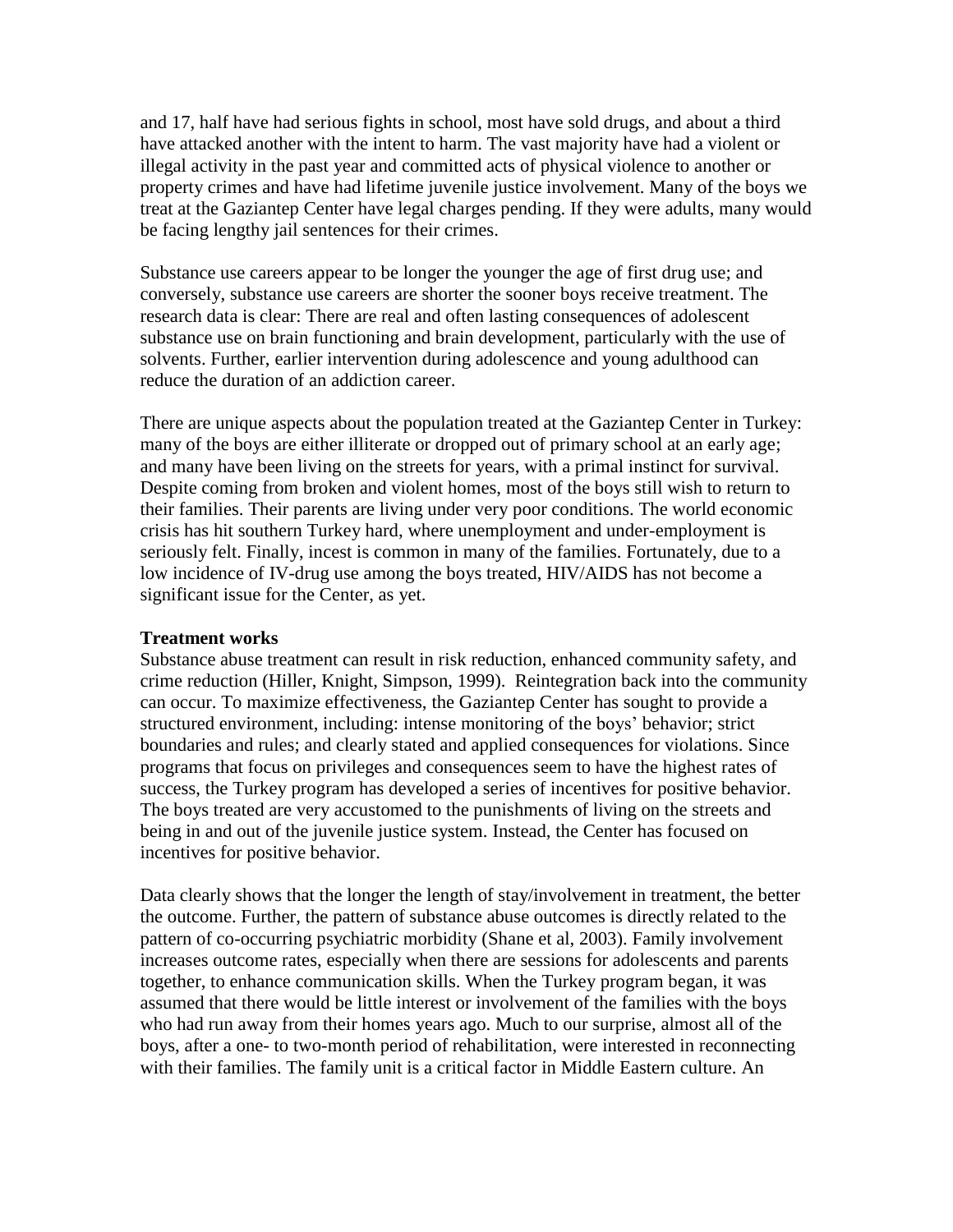intensive program of family education and counseling was implemented to aid in this transition back to the family.

Other variables that positively affect outcome include: relapse prevention training; refusal skills; communication skills training; problem solving components; regular urine testing; weekly 12-step meetings; weekly family meetings, and weekly telephone contact after discharge from a residential facility; contact with the judicial/educational systems; and referrals to other social services. Also, since the boys have been living on the streets for extended periods of time, training and counseling in basic habilitation skills, impulse control, anger management and coping with cravings is vital to the program. The program draws heavily from the principles of Narcotics Anonymous (NA) and Alcoholics Anonymous (AA), with three to four 12-step meetings held at the Center nightly, in addition to daily step work.

The program was initially designed for a six-month period. As the program evolved, we found this to be too long for an initial commitment, and broke the rehabilitation program into three phases: acute care (one month); intensive care (two to four months); and extended care (two months), with the boys enrolling at each phase of treatment. Vocational training and job skills training, along with daily classroom education, has become an essential part of the intensive phase of treatment. The Center has now begun a program of continuing care for "graduates" of the three phases, and those who have reentered into the community. Out-patient counseling, medication management, and 12 step meetings are offered in downtown Gaziantep.

Research indicates that treatment needs to target the latter phases of treatment to impact the post-treatment recovery environment and/or social risk groups that are the main predictors of long-term relapse. Treatment is a long-term process, and emphasis on reentry back into the community, to habilitation and rehabilitation, is critical to the success of treatment. We are involving the juvenile justice system and to harness its resources. This is especially the case for treatment services in cities such as Gaziantep where the emphasis has been on the care and treatment of socially disadvantaged and street children, arguably one of the most difficult populations to treat.

# **The Turkey Model**

Esra Cavusoglu was a key person in establishing the Turkey Model for adolescent substance abuse treatment. The model was developed based on the program at the Oya Bahadir Yuksel Rehabilitation Center in Gaziantep, Turkey and is a unique blend of behavioral science, evidence-based practices and 12-Step principles that forms an effective, humane approach to treating substance abuse. Our approach is model- and patient-driven, and starts with a few working assumptions that govern all that we do:

- 1. Addiction is a chronic, progressive, treatable, bio-psychosocial spiritual disease, with genetic, psychosocial, physical and environmental factors.
- 2. Initial motivation for treatment is unrelated to outcome.
- 3. In all we do, we seek to treat people with dignity, respect and compassion.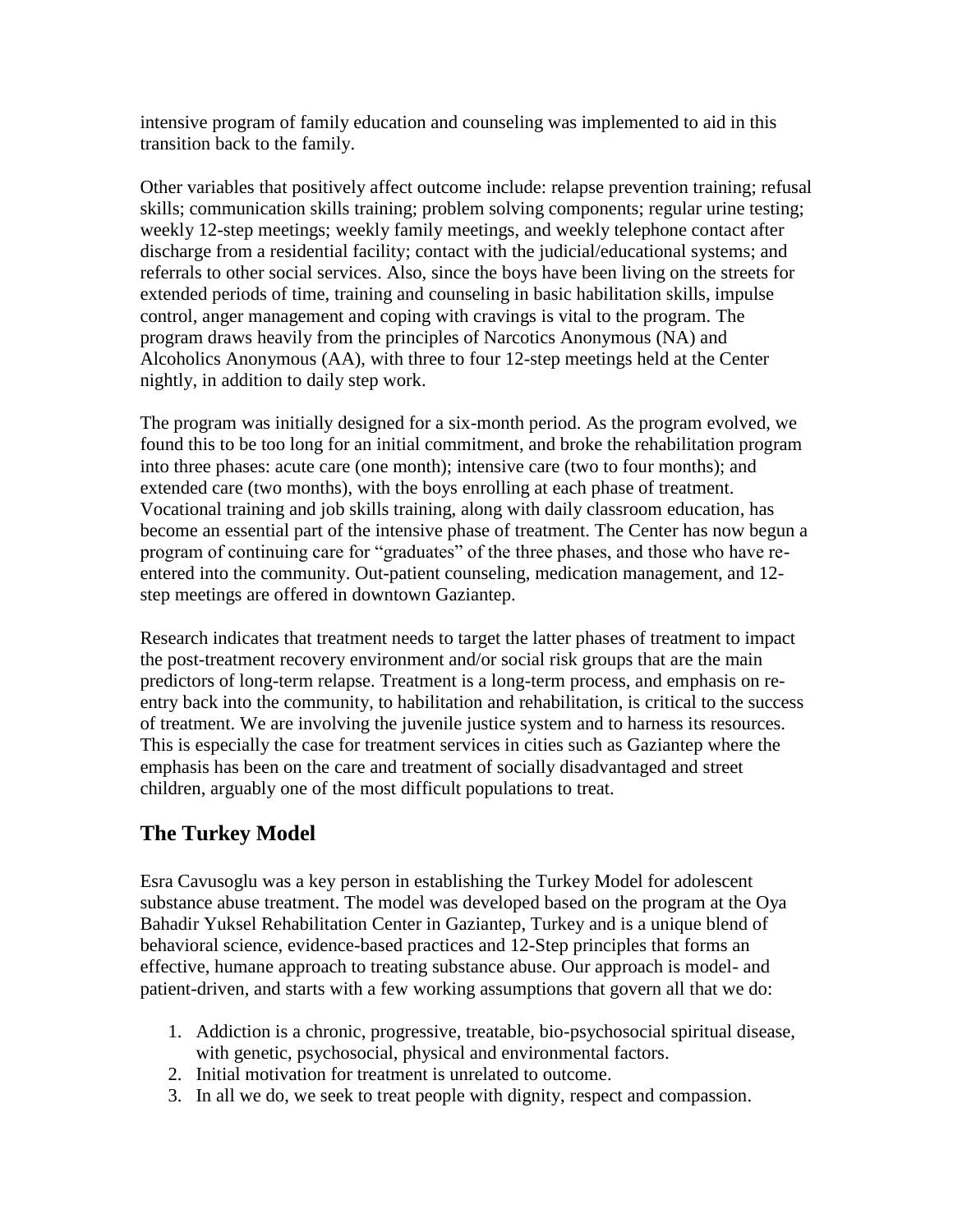- 4. We treat the whole person body, mind and spirit.
- 5. Spirituality is an integral part of recovery.
- 6. Substance abuse mirrors other chronic diseases and should be treated as such.
- 7. Substance abuse is an involuntary disease; the addict doesn't choose this disease.
- 8. The Model promotes abstinence for an individual with the disease of substance abuse dependence.
- 9. Personal responsibility is central to recovery.
- 10. The cost for not treating the disease outweighs the investment in recovery.
- 11. Relationships are key to recovery.
- 12. Changes in lifestyle become the focus of rehabilitation.
- 13. The longer someone remains in treatment, the better the outcome.
- 14. Rehabilitation is multi-disciplinary, and utilizes the natural resiliency, support systems of the individual, extended family and community.

The components of rehabilitation in the Turkey Model include detoxification, counseling, psycho-education, classroom education, behavior modification, contingency management, life skills training and habilitation and vocational training. The Turkey Model is part of a continuum of care that begins and ends in the community, and includes residential care, extended care, transitional residential services, outpatient care, 12-Step programs, family education and counseling and community reintegration services.

The reader may think this all sounds like "motherhood and apple pie," reminiscent of typical adolescent programs in America. Well, that's half right. The model draws heavily from American models of treatment. However, to fully appreciate the significance of the Gaziantep Center, one has to see the context in which the program operates: a predominantly Middle Eastern, Muslim country, within a population greatly affected by issues of poverty, terrorism, war and displaced persons.

To address these issues, the Turkey Model was designed to be flexible, dynamic and pragmatic, drawing upon the best that science-based medicine has to offer (with an emphasis on Motivational Interviewing and Contingency Management); and the life experiences of those who have worked in the addictions field for considerable time, adapted to a unique culture and population. The onset of addiction in the adolescents we treat has resulted in arrested physical, cognitive and social development. Treatment must address both substance-related issues and the healthy integration of coping and living strategies appropriate to the adolescent's stage of development. Recovery involves abstinence from mood-altering substances.

Esra Cavusoglu believes the best single mechanism for ensuring long-term recovery is active participation in mutual-help groups. The reintegration of the adolescent into sobriety is critical, involving a safe transition from residential to the community; safe housing/living arrangements; vocational and job training; and connections, when appropriate, back to the family. Therefore, we introduced Al-Anon to the families as a self-help means for the family members. In Gaziantep the extended family is typically involved, including parents, grandparents, aunts, uncles, siblings and often, neighbors.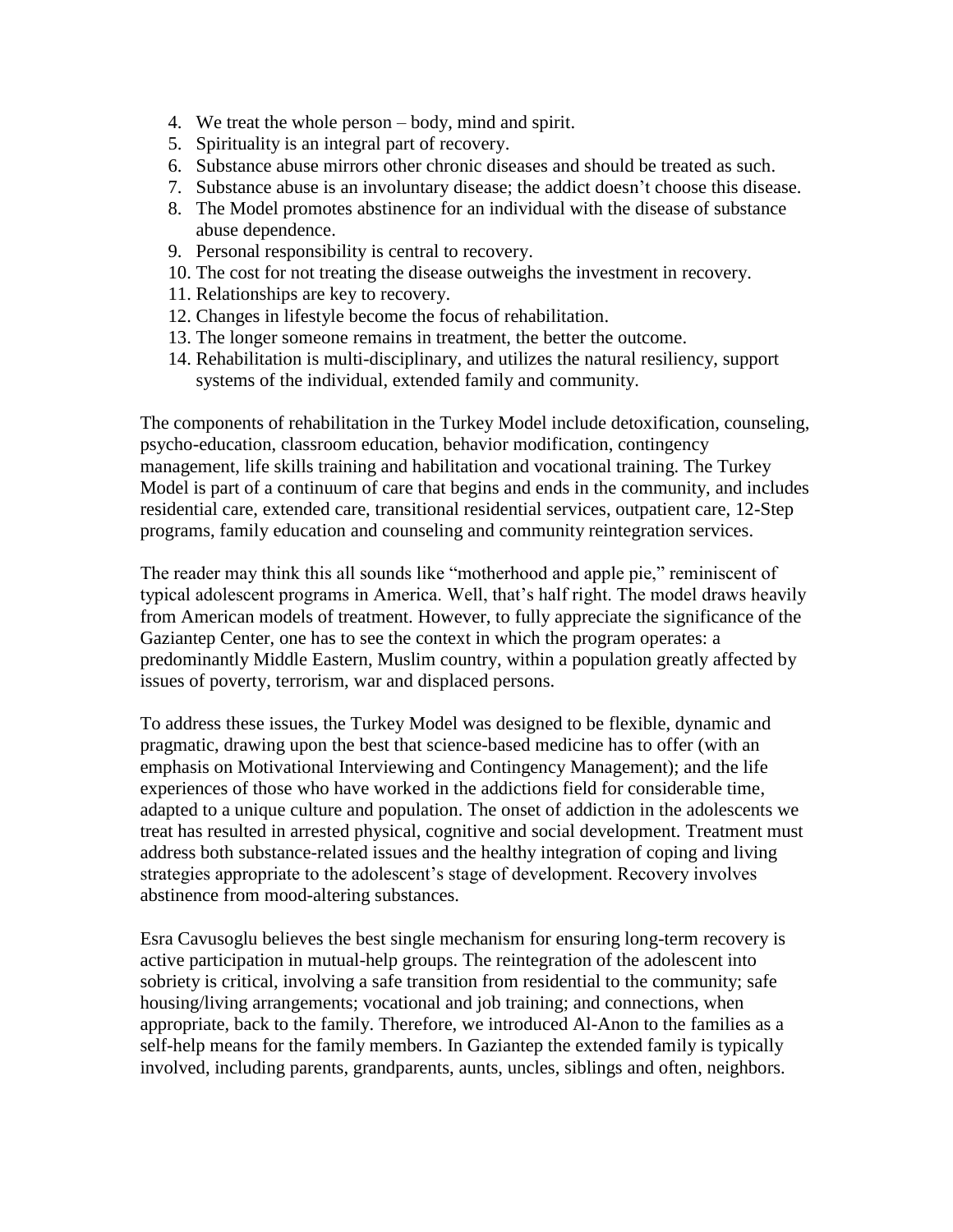We also believe the boys need positive male role models in their lives, as many of them come from violent, abusive homes, with substance-abusing fathers and friends.

The goals of treatment for the Turkey program are:

- to provide treatment maximizing long-term recovery for all boys;
- to provide a healthy, safe, supportive and caring environment by both adults and peers throughout the process;
- recovery potential is enhanced when the family, social, educational, vocational and living environments are supportive of their recovery goals; and
- it is essential that the adolescents develop positive, structured support systems.

## **Our treatment approach**

There are several evidence-based practices (EBPs) with good indicators for success. There are four that the Turkey Model has incorporated (12-Step, Behavioral, Family-Based and Therapeutic Community):

- **12-Step approach**. As is the case with most rehabilitation programs, the main feature of our approach is step work, a series of treatment and lifestyle goals that are works in groups and individually. The first three steps are covered in the acute and intensive phase of treatment, while steps four and five are addressed in extended care. Other components of our approach includes group counseling (the primary mode of treatment delivery); individual counseling; lectures and psychoeducation; family programming (see below); written assignments (including step work); recreational activities; participation in Level 3 planning; and attendance at NA meetings and Al-Anon meetings for family members.
- **Cognitive Behavioral Therapy (CBT**). Behavioral approaches focus on the underlying cognitive processes, beliefs and environmental cues associated with the teens' use of substances and teaching them coping skills to help them remain drug-free. The goal of our behavioral approach is to teach adolescents to "unlearn" their use of substances and to learn alternative, pro-social ways to cope with their lives. Coping with the craving for substances is a critical phase in our treatment. In particular, given behavior is mediated by thoughts and beliefs, so the focus is on altering thinking as a way to change behavior. We emphasize aggression replacement training, reasoning, change thinking, interpersonal social problem solving, multi-systemic therapy, multidimensional family counseling, adolescent community reinforcement and assertive continuing care.

Other behavioral approaches focus on the development of coping skills, introduced and modeled by staff. Such skills training include: substance refusal skills; resisting peer pressure to use substances; communication skills (non-verbal communication, assertiveness training, negotiation and conflict resolution skills, anger management skills); problem-solving skills; relaxation training; social network development; and leisure-time management. New behaviors are tried out in low-risk situations (during group counseling role play sessions or individually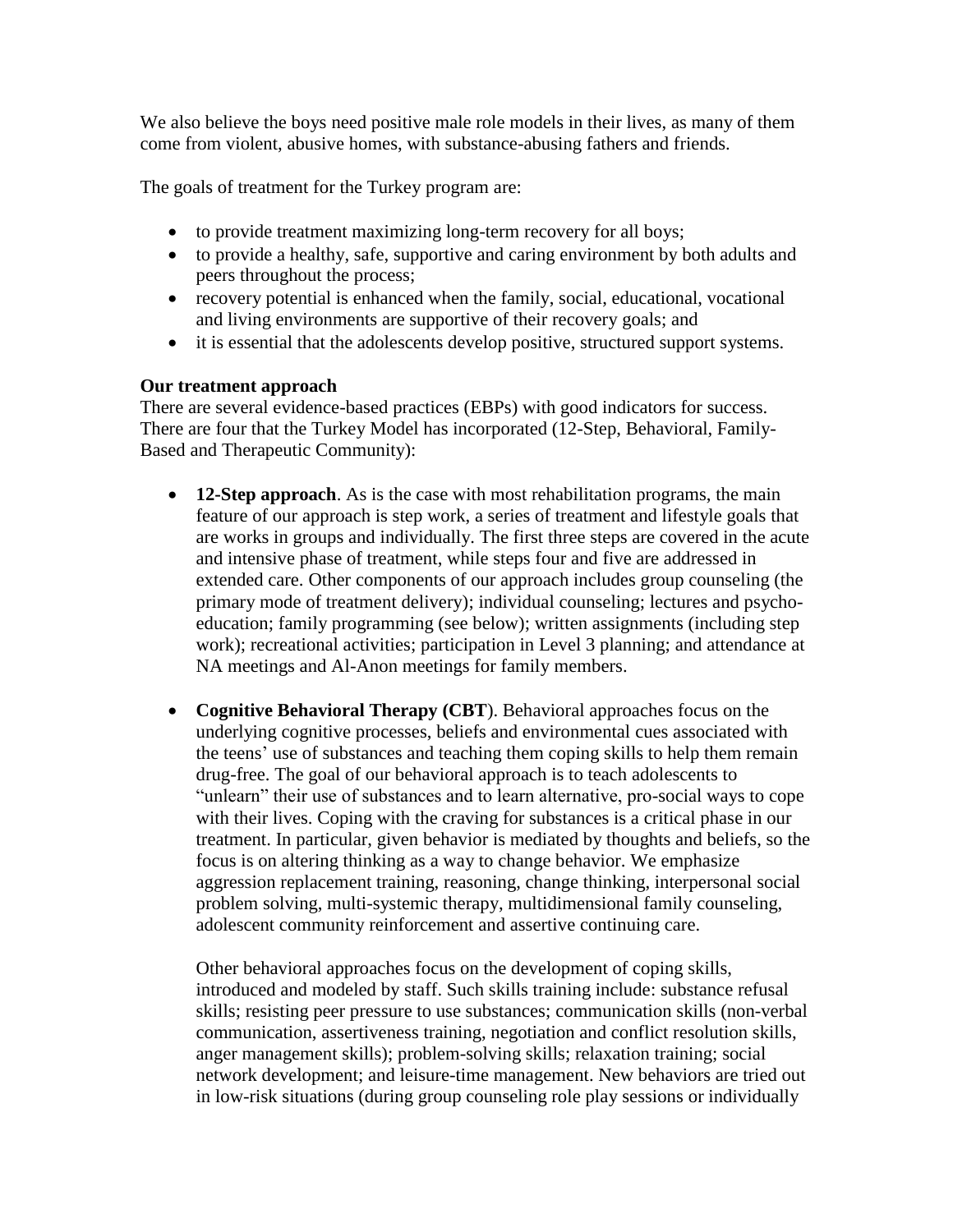with a counselor) and eventually applied in more difficult, "real life" situations. Homework assignments are used to try out new behaviors or for collecting problem situations to discuss during counseling. Staff and senior patients provide positive reinforcement for the use of new, healthier behaviors.

Behavioral contracting is used to address behaviors to be changed. Weekly or daily incremental goals are mutually agreed upon. As each goal is reached, the adolescent is highly praised and reinforced through privileging. Behaviors are explicitly defined on the contract with criteria and time limitations noted.

- **Family-based approaches.** Despite the history of abuse within the home, the family plays a critical role in the development and maintenance of substance abuse problems. In Turkey, the family is a collection of sub-systems (e.g. parents, grandparents, step-parents, siblings, relatives, neighbors and community), each with a variety of roles. Our family program is multi-dimensional and progressive, depending on the stage of development, familial relationships, severity of the illness and impaired relationships. Our approach includes: observing the family's interactional patterns; identifying problems in interactions; family education about the disease of addiction and how the family is involved; and steps the family can take to address the adolescent's issues.
- **A Positive Peer Culture, as found in a modified therapeutic community.** Our philosophy seeks to address all aspects of the adolescent, body, mind and spirit, integrating these elements through a positive peer culture. Since Turkey is 99 percent Muslim, theological education has been an essential part of our rehabilitation program for many of the boys.

It is imperative that the adolescent learn how to integrate healthy behaviors into his maladaptive drug-based lifestyle. The therapeutic community is a surrogate family for the adolescent, providing a therapeutic and supportive environment for the person to mature and grow. Many of the boys have known each other on the streets. In some cases, they protected each other in dangerous situations or fought with each other.

Our program is highly structured, with days scheduled from early morning through the evening and weekends. Idle time is the worst enemy for the adolescent's recovery. Days are filled with school classes and tutoring, peer groups, group counseling, individual therapy, recreation, vocational and skills training and occupational training. Management of the community rests, in part, on the resident/adolescent himself, and all are assigned tasks and jobs. Through progress and productivity, they rise through the hierarchy to positions of coordination and leadership. Rewards are an integral part of the program.

### **The Facility**